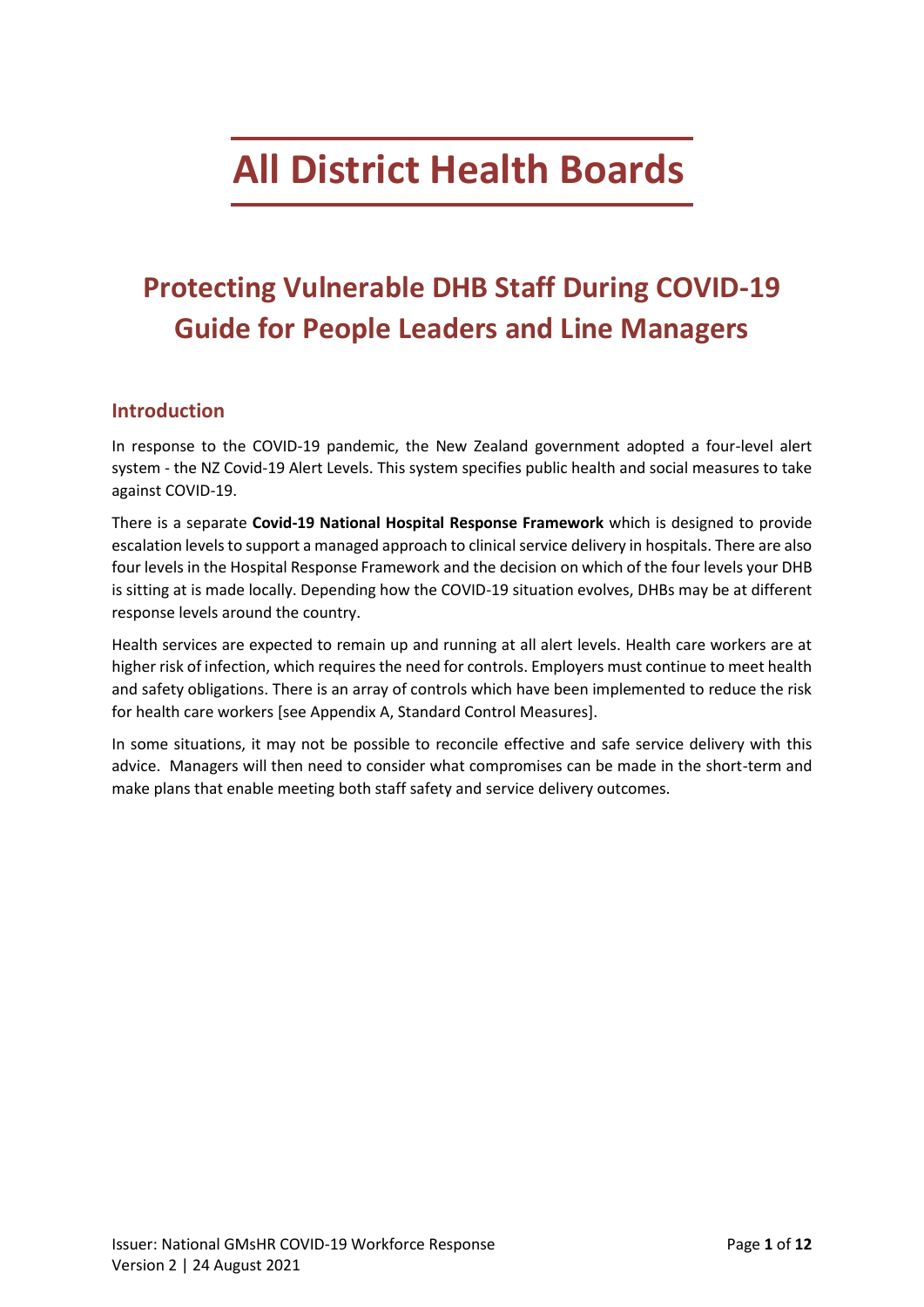#### **CONTENTS**

**[1](#page-0-0)**

## **[Protecting Vulnerable DHB Staff During COVID-19 Guide for People Leaders](#page-0-1)  [and Line Managers](#page-0-1) 1**

| Introduction                                                                                                                  | 1  |
|-------------------------------------------------------------------------------------------------------------------------------|----|
| Staff Categorised as Vulnerable                                                                                               | 3  |
| Modifying Duties and Returning to Normal                                                                                      | 4  |
| <b>Tables to Inform Staff Placements</b>                                                                                      | 5  |
| Table A - Vaccinated Healthcare Workers                                                                                       | 5  |
| Flow diagram - Vulnerable worker decision making                                                                              | 8  |
| Appendices                                                                                                                    | 9  |
| A. Standard Control Measures for COVID-19 in Clinical Areas                                                                   | 9  |
| B. Notes on COVID-19 Stream                                                                                                   | 10 |
| C. Notes on Non-COVID-19 Stream clinical areas                                                                                | 11 |
| D. Notes on Non-Clinical Work in shared spaces e.g. offices                                                                   | 11 |
| E. Notes on Non-clinical work where good physical distancing can be maintained and limited number of<br>face to face contacts | 11 |
| F. COVID-19 Community Testing Centre Staffing                                                                                 | 12 |
| G. Laboratories                                                                                                               | 12 |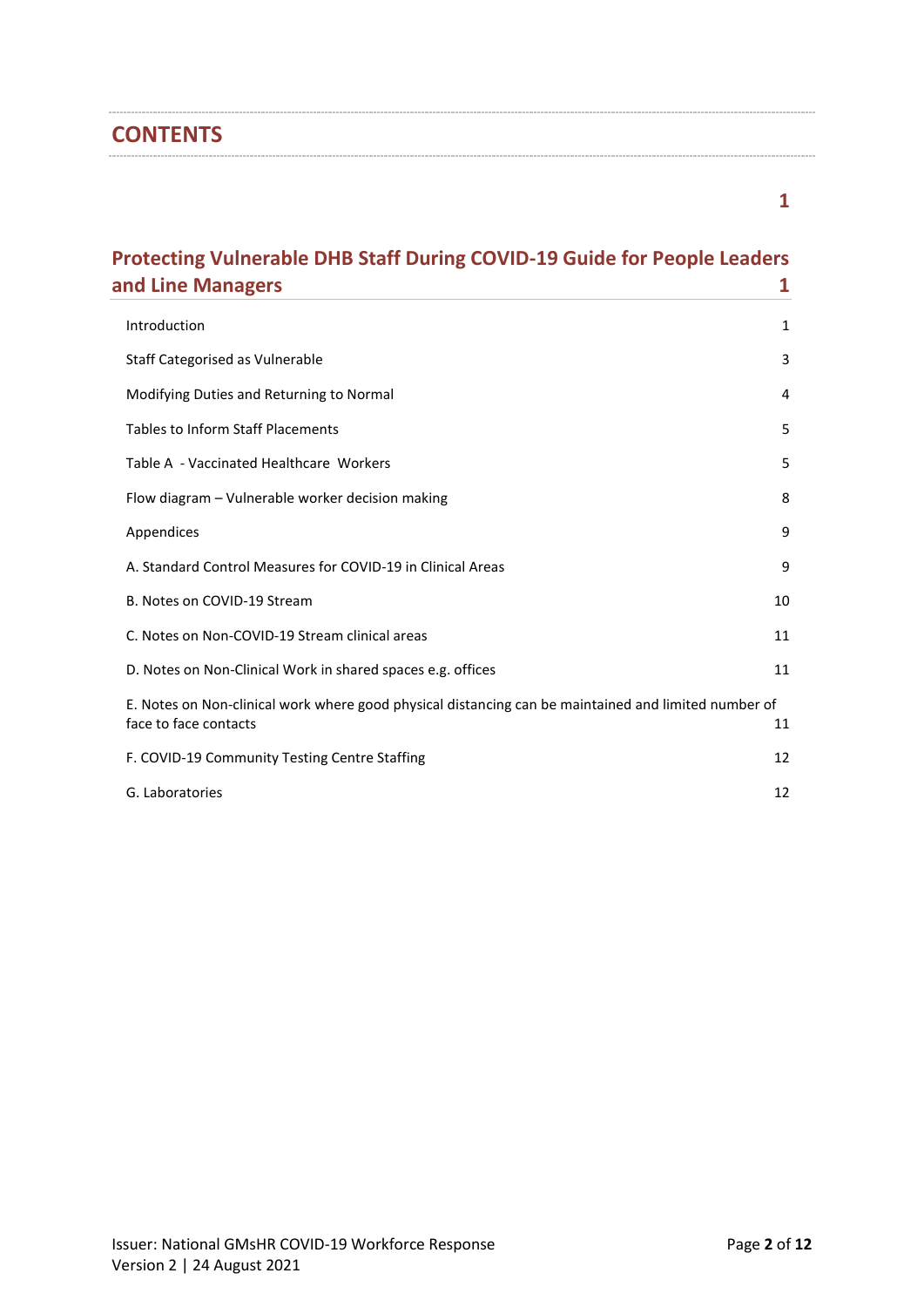#### <span id="page-2-0"></span>**Staff Categorised as Vulnerable**

Some health care workers have underlying health conditions which can render them more susceptible to respiratory infection or to severe consequences of infection. Other demographic factors such as age and obesity also affect vulnerability. The Ministry of Health notes that "*as in previous epidemics and pandemics of infectious respiratory agents, severe disease burden is likely to fall unequally on Māori, Pacific peoples and older people".[1]*

To reduce the risk of complications from COVID-19 infection in vulnerable staff, a process has been implemented to help guide where and in which tasks vulnerable staff may work. This guide should be used to assist managers with deployment. *The staff member is an equal partner in the employment relationship and should be consulted in the decision-making.*

DHB staff who have identified themselves as potentially vulnerable to COVID-19 infection will have been categorised from Category 1 to Category 4 by Occupational Health<sup>[2]</sup>. Categorisation has been guided by the best evidence available. This Categorisation risk assessment framework was developed by Occupational Health (OH) specialists from across New Zealand to categorise the risk factors of individual healthcare workers into one of four risk categories. An individual with multiple risk factors will be at higher risk than someone younger with the same risk factors. Category 4 staff are at most risk of severe COVID illness if infected and need the most protection from exposure to COVID-19.

As their manager, you will have been informed of their category. Workers with no health vulnerabilities are by default Category 1. A worker will be regarded as Category 1 unless they have self-identified to occupational health for assessment.

Adjustments to this process continue to occur, as we learn more about COVID-19. Since the original version of this document was published, significant changes in the pandemic landscape have occurred which include the advent of new strains of COVID-19 including the Delta-strain and the development and roll-out of vaccination against COVID-19. More and more evidence is becoming available on the health consequences in specific patient populations and on the effectiveness of vaccination.

These guidelines would be appropriate in the majority of cases. Where there is concern that an individual's specific health condition or work circumstances do not fit this guidance then individual advice on risk should be sought from occupational health.

Even with a risk-based approach, unfortunately some workers with no known underlying health conditions may develop complications from COVID-19 infection. The risk to workers cannot be reduced to zero whilst still maintaining an effective health system.

 $\overline{\phantom{a}}$ 

<sup>[1]</sup> Ministry of Health. 2020. COVID-19 Health and Disability System Response Plan.

Wellington: Ministry of Health.

<sup>&</sup>lt;sup>[2]</sup> We acknowledge that some staff have concerns about their vulnerable family members in their bubble. These concerns are being addressed through HR processes within the DHB. This may involve occupational health advice to managers.

Issuer: National GMsHR COVID-19 Workforce Response Page **3** of **12** Version 2 | 24 August 2021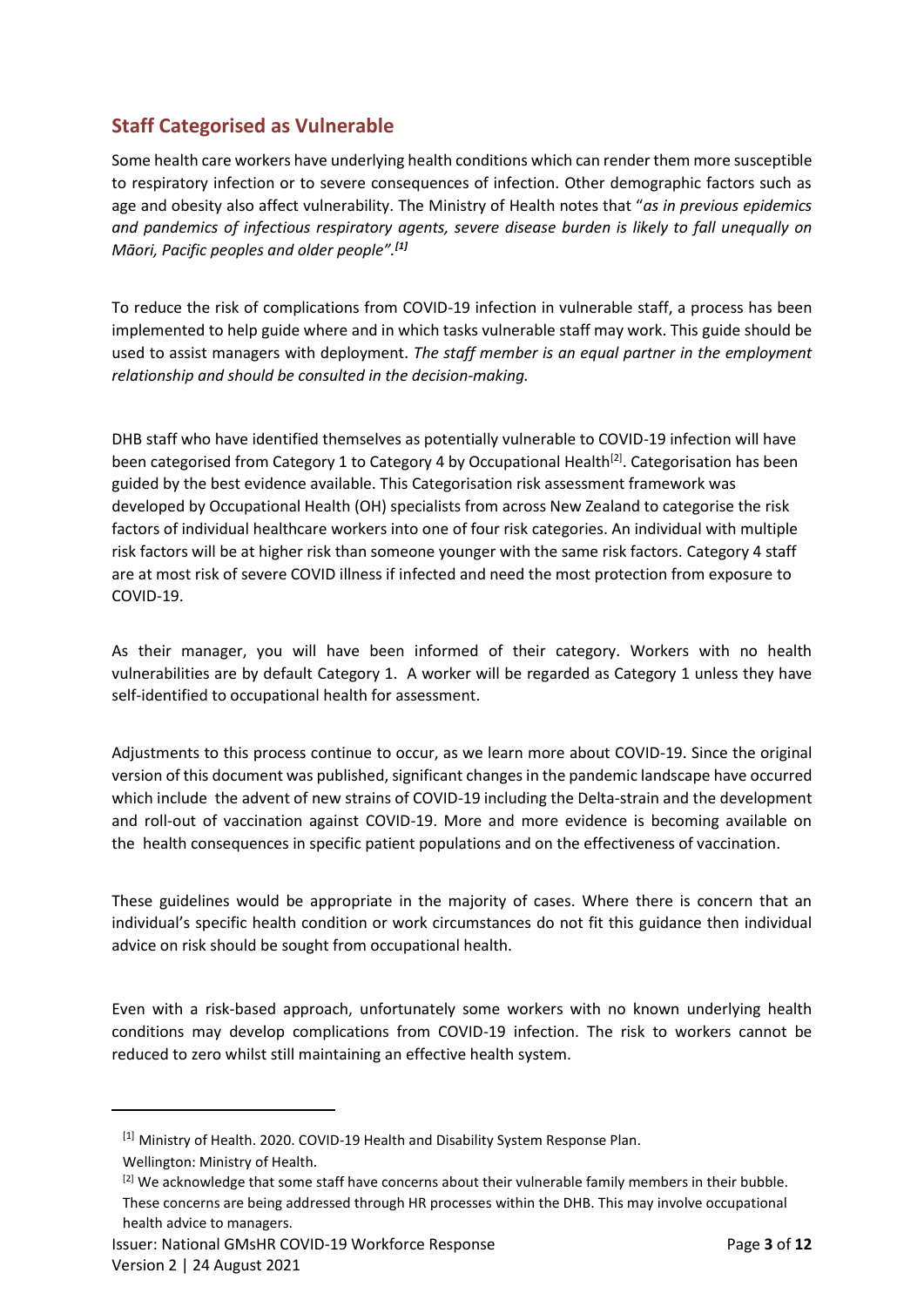#### <span id="page-3-0"></span>**Modifying Duties and Returning to Normal Duties**

Staff who are vulnerable may need to be moved into alternative work areas as a protective measure when there is community spread of COVID-19. Some staff are understandably anxious about being at work, either due to concerns about their own health or that of those they live with.

There remains a balance between the need for protection of vulnerable staff, concerns about staff and their family welfare and the need for health services to provide a safe and efficient service.

**Your DHB will provide regular guidance on suitable deployment options for vulnerable staff**. The Incident Controller or Executive Lead, in consultation with local specialist teams including Clinical Technical Advisory Groups, Infectious Diseases, Occupational Health and Infection Prevention and Control, will consider local circumstances including current prevalence of COVID-19 in the community. Please refer to the guidance in Table A Vaccinated Vulnerable Workers and Table B Unvaccinated Vulnerable Workers below which indicate where it is safe to work for vulnerable staff considering the above factors.

If you require further specific advice, please contact your Occupational Health, Infectious Disease or Infection Prevention and Control Team.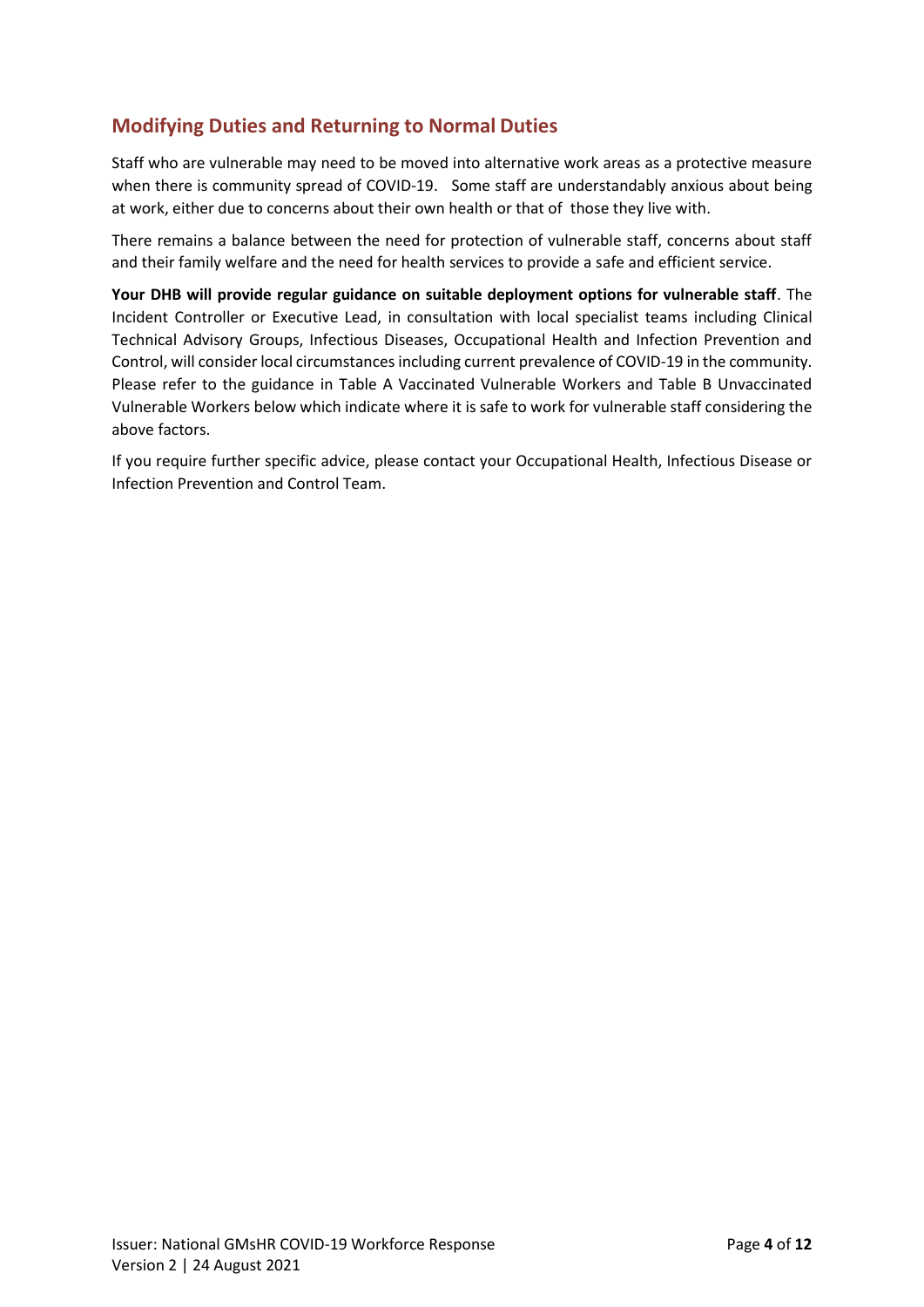#### **Tables to Inform Staff Placements**

These tables provide the guidance for where vulnerable staff can work under various circumstances.

Follow up to date advice from your DHB on allowing or requiring staff to work from home.

| Risk is very high, avoid placing this worker in this scenario                                  |
|------------------------------------------------------------------------------------------------|
| Risk is high, avoid unless essential to service provision**                                    |
| Risk is <b>moderate</b> , avoid where staffing levels allow flexibility to do so <sup>**</sup> |
| Risk is <b>low</b> , no requirement to consider work adjustments                               |

## **Table A - Vaccinated Healthcare Workers**

<span id="page-4-1"></span><span id="page-4-0"></span>

|                                                                                                                 | Regional Covid-19 prevalence scenario   |                    |                  |
|-----------------------------------------------------------------------------------------------------------------|-----------------------------------------|--------------------|------------------|
| Work category                                                                                                   | <b>Staff vulnerability</b><br>category* | No community cases | Community spread |
|                                                                                                                 | 4                                       | $\overline{4}$     | 4                |
| Covid-19 stream                                                                                                 | 3                                       | $\overline{3}$     | $\vert 3 \vert$  |
| Note: Pregnant staff should not work in Covid-19 Stream                                                         | $\overline{2}$                          | $\overline{2}$     | 2                |
|                                                                                                                 |                                         | $\mathbf{1}$       | $\mathbf 1$      |
| Non-Covid-19 stream clinical areas                                                                              | 4                                       | $\overline{4}$     | $\overline{4}$   |
|                                                                                                                 | 3                                       | 3                  | 3                |
|                                                                                                                 | $\overline{2}$                          | $\overline{2}$     | 2                |
|                                                                                                                 |                                         |                    |                  |
| Non-clinical work in shared spaces e.g. offices                                                                 | 4                                       | $\overline{4}$     | $\overline{4}$   |
|                                                                                                                 | 3                                       | 3                  | 3                |
|                                                                                                                 | $\overline{2}$                          | $\overline{2}$     | $\overline{2}$   |
|                                                                                                                 |                                         |                    |                  |
| Non-clinical work where good social distancing can be<br>maintained and limited number of face to face contacts | 4                                       | $\overline{4}$     | 4                |
|                                                                                                                 | 3                                       | 3                  | 3                |
|                                                                                                                 | $\overline{2}$                          | $\overline{2}$     | $\overline{2}$   |
|                                                                                                                 |                                         |                    |                  |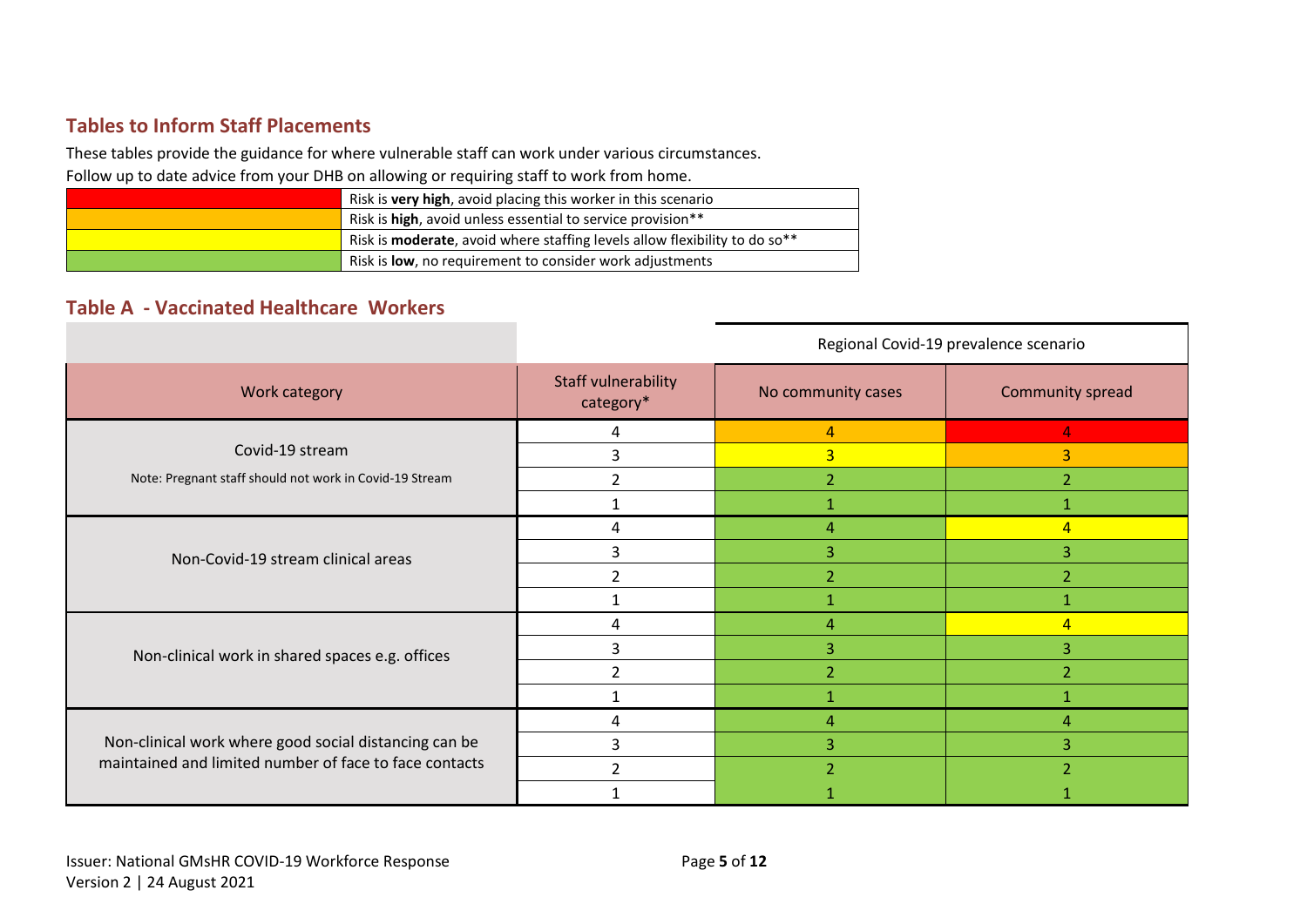| Risk is very high, avoid placing this worker in this scenario              |
|----------------------------------------------------------------------------|
| Risk is high, avoid unless essential to service provision**                |
| Risk is moderate, avoid where staffing levels allow flexibility to do so** |
| Risk is low, no requirement to consider work adjustments                   |

## **Table B - Unvaccinated Healthcare Workers**

|                                                                                                                 |                                  | Regional Covid-19 prevalence scenario |                  |
|-----------------------------------------------------------------------------------------------------------------|----------------------------------|---------------------------------------|------------------|
| Work category                                                                                                   | Staff vulnerability<br>category* | No community cases                    | Community spread |
| Covid-19 stream                                                                                                 | 4                                | 4                                     | 4                |
|                                                                                                                 | 3                                | 3                                     | 3                |
|                                                                                                                 | $\mathfrak{p}$                   | 2 <sup>1</sup>                        | $\overline{2}$   |
|                                                                                                                 |                                  |                                       | $\mathbf{1}$     |
| Non-Covid-19 stream clinical areas                                                                              | 4                                | 4                                     | $\overline{4}$   |
|                                                                                                                 | 3                                | 3                                     | $\overline{3}$   |
|                                                                                                                 | $\overline{2}$                   | $\overline{2}$                        | $\overline{2}$   |
|                                                                                                                 |                                  |                                       | 1                |
| Non-clinical work in shared spaces e.g. offices                                                                 | 4                                | 4                                     | $\overline{4}$   |
|                                                                                                                 | 3                                | 3                                     | $\overline{3}$   |
|                                                                                                                 | $\mathfrak{D}$                   | $\overline{2}$                        | $\overline{2}$   |
|                                                                                                                 |                                  |                                       |                  |
| Non-clinical work where good social distancing can be<br>maintained and limited number of face to face contacts | 4                                | 4                                     | $\overline{4}$   |
|                                                                                                                 | 3                                | 3                                     | 3                |
|                                                                                                                 | $\mathfrak{D}$                   | $\overline{2}$                        | っ                |
|                                                                                                                 |                                  |                                       |                  |

\*Seek Occupational Health advice if worker's health circumstances have changed since being previously categorised.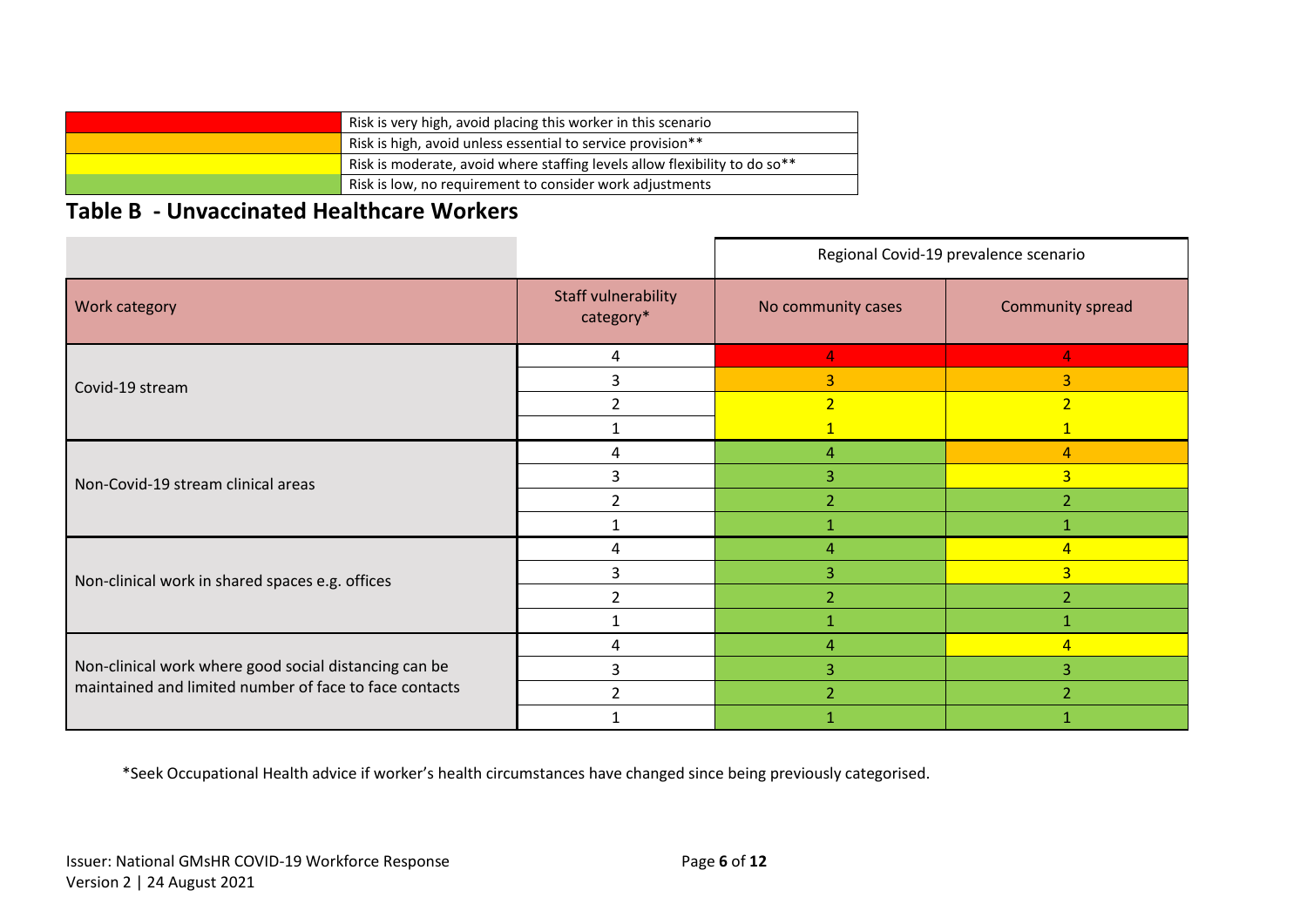\*\*In the event that Covid-19 infection rates have had minimal impact on staffing levels then service managers have the capacity to deploy staff. Conversely, where significant numbers of staff are either sick or isolating, then service disruption may be significant. This raises the threat of mortality and morbidity for patients being unable to access both routine and Covid-19 related healthcare needs e.g. impact on radiology/ cancer services. In those circumstances, service managers would need to balance the potential risk to individuals with the potential risk to the community should service disruption occur. This will predictably offer less flexibility in terms of making accommodations for vulnerable staff. For this reason, instead of a simple yes/ no recommendation, there are graduated advisories that should help service managers take this into account. Additionally, it is recommended that service managers plan ahead and have early discussions with staff about what may or may not be offered in future scenarios.

#### **Notes**

These guidelines would be appropriate in the majority of cases. Where there is concern that an individual's specific health condition or work circumstances do not fit this guidance then individual advice on risk should be sought from occupational health.

Specific immunity from vaccination or prior infection greatly reduces risk of infection, requirement for hospital or ICU admission, disease severity and mortality. The net effect is comparable to moving down one vulnerability category. The exception is in those with impaired immune response due to underlying health conditions e.g. those on dialysis, receiving active cancer treatment, severe immunosuppression – specific advice from occupational health will be required.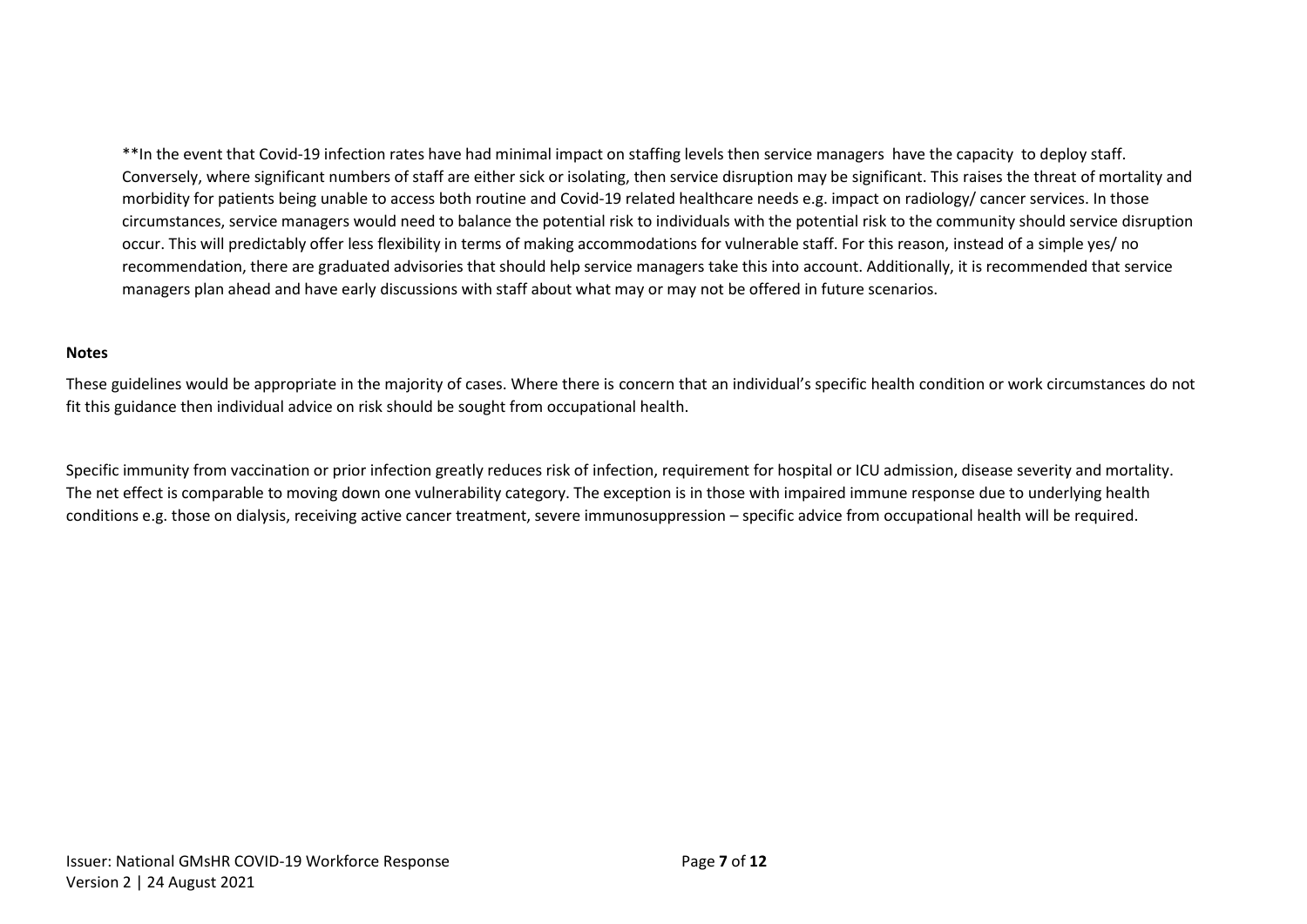

yes

Vaccination

accepted &

completed?

#### **Flow diagram – Vulnerable worker decision making**

<span id="page-7-0"></span>See Table A Vaccinated Vulnerable Workers for guidance on deployment

See Table B Unvaccinated Vulnerable Workers for guidance on deployment. Consider task change, redeployment. Discuss viability of ongoing accommodations and any other arrangements with Human Resources and worker

Issuer: National GMsHR COVID-19 Workforce Response **Page 8** of 12 Version 2 | 24 August 2021

no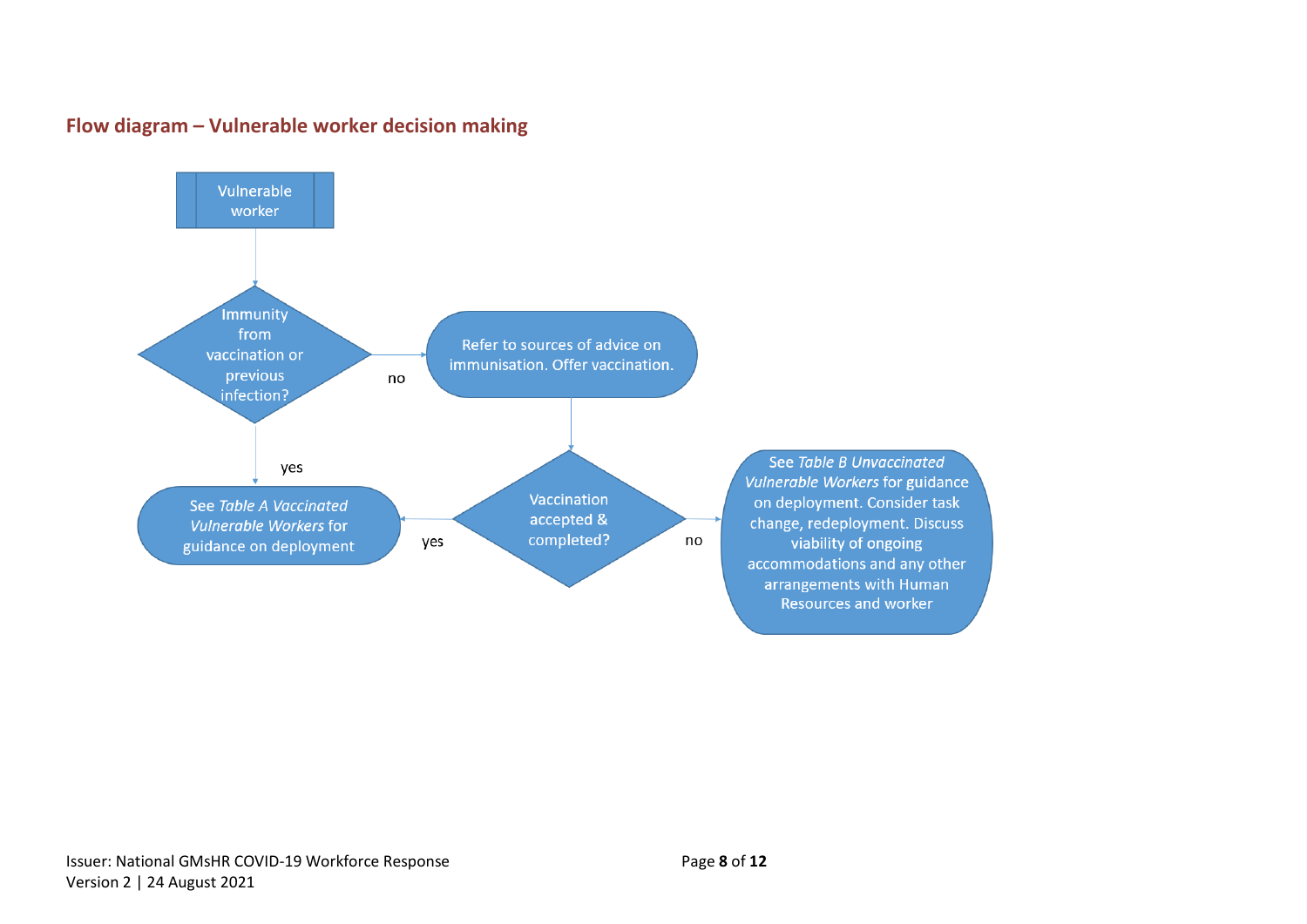#### <span id="page-8-0"></span>**Appendices**

| <b>Table. Standard Control Measures for COVID-19</b> |                                                                                                                                                                                                                                          |  |  |
|------------------------------------------------------|------------------------------------------------------------------------------------------------------------------------------------------------------------------------------------------------------------------------------------------|--|--|
| Elimination                                          | Non-urgent activity/ services have been delayed                                                                                                                                                                                          |  |  |
|                                                      | Visitor restrictions - either non visitor policy or process ensuring visitors do not have<br>respiratory symptoms                                                                                                                        |  |  |
|                                                      | Vulnerable staff have been moved from high risk clinical tasks/ areas                                                                                                                                                                    |  |  |
| Substitution                                         | Non-aerosolising techniques are in place where possible                                                                                                                                                                                  |  |  |
|                                                      | Tele-health/ virtual consultations are used where possible                                                                                                                                                                               |  |  |
| <b>Isolation</b>                                     | Risk assessment /triage process is in place for patients who meet case definition<br>[COVID/ non-COVID]                                                                                                                                  |  |  |
|                                                      | COVID / non-COVID designated areas are in place                                                                                                                                                                                          |  |  |
|                                                      | Isolation/ negative pressure rooms are used for suspected COVID cases where possible                                                                                                                                                     |  |  |
|                                                      | Perspex screens on reception points                                                                                                                                                                                                      |  |  |
|                                                      | Closed system ventilators/ suction is in use                                                                                                                                                                                             |  |  |
|                                                      | Patient monitoring equipment is located outside patient rooms to minimise entry<br>where possible                                                                                                                                        |  |  |
|                                                      | Showers and changing rooms are available for staff where possible to reduce risk of<br>taking infection home                                                                                                                             |  |  |
|                                                      | When high risk procedures are being undertaken, the minimum number of workers are<br>in the room                                                                                                                                         |  |  |
| Administrative                                       | Physical distancing is maintained in the department where possible                                                                                                                                                                       |  |  |
| controls                                             | Staff are current with vaccination including for COVID-19 and influenza                                                                                                                                                                  |  |  |
|                                                      | Hand hygiene facilities are accessible with adequate supplies                                                                                                                                                                            |  |  |
|                                                      | Sneeze/cough hygiene education has been provided                                                                                                                                                                                         |  |  |
|                                                      | Staff are aware to report respiratory illness or fever, stand-down and proceed for<br>testing                                                                                                                                            |  |  |
|                                                      | Regular disinfection of surfaces is being undertaken and checked regularly                                                                                                                                                               |  |  |
|                                                      | Staff have been educated on how to reduce the potential risk to their bubbles of taking<br>COVID-19 home                                                                                                                                 |  |  |
|                                                      | Face to Face staff meetings should be minimised but if necessary then physical<br>distancing is mandatory and ventilation should be enhanced, e.g. meet outdoors or in<br>large open spaces, or with windows and doors open if suitable. |  |  |
|                                                      | PPE suitable for task is available to staff                                                                                                                                                                                              |  |  |
| Personal<br>Protective<br>Equipment [PPE]            | Fit-testing of PPE is in place for individuals who undertake aerosol generating<br>procedures e.g. intubation on COVID patients                                                                                                          |  |  |
|                                                      | PPE training has been provided for all staff needing to use PPE                                                                                                                                                                          |  |  |
|                                                      | PPE fit checking by buddy is in place and used for all PPE donning                                                                                                                                                                       |  |  |
|                                                      | Monitoring of PPE compliance and correct use is in place                                                                                                                                                                                 |  |  |
|                                                      | PPE is disposed of before moving between wards/areas                                                                                                                                                                                     |  |  |
|                                                      | Re-usable PPE is being cleaned/ sterilised                                                                                                                                                                                               |  |  |
|                                                      | Clean and dirty donning/ doffing areas are in place where physically feasible                                                                                                                                                            |  |  |

### <span id="page-8-1"></span>**A. Standard Control Measures for COVID-19 in Clinical Areas**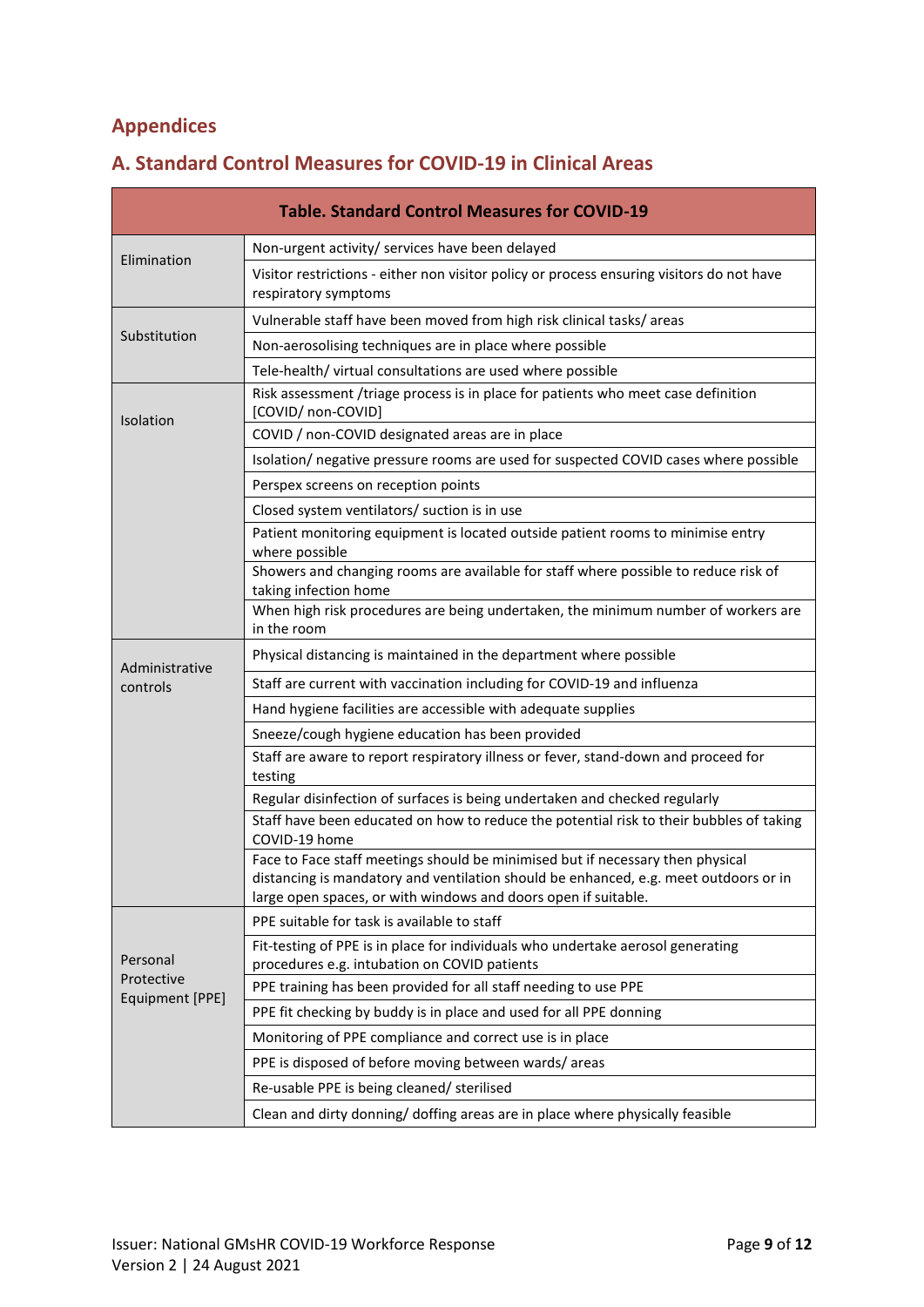#### <span id="page-9-0"></span>**B. Notes on COVID-19 Stream**

#### **COVID-19 stream refers to:**

1. Work tasks where the worker is working with a patient considered to pose sufficient risk of COVID-19 (yet to be clarified by test results) as to be managed with additional precautions or confirmed as COVID-19

#### **OR**

2. Work in a physical location likely to pose risk of environmental spread of COVID-19 due to the occupancy of individuals at risk of being infectious, for example:

- managed isolation or quarantine facilities
- working on a ward where COVID-19 patients are being managed
- work that exposes workers to airborne transmission opportunities for the virus
- work that exposes workers to other body fluids or surfaces where the virus may reside
- work that exposes workers to close contact with close contacts of infected persons

Any of the above scenarios are risk exposures, and every single exposure provides an opportunity for transmission. Workers in the above scenarios are 'working in the COVID-19 stream' regardless of frequency of the scenario occurring.

In some cases, individual site determination will be required to define whether work would be considered COVID-19 stream or otherwise, looking at factors such as layout, ventilation, patient and worker movements and processes.

Community-based health care services may also pose COVID-19 exposure risk in certain circumstances. A risk assessment would inform when and if such encounters could be considered COVID-19 stream.

Note that it is not only "clinical" staff who are at risk in these environments – do not forget about other important support workers including cleaning, kitchen/catering and maintenance staff.

**COVID-19 stream work should only be undertaken by fully vaccinated workers. Refer to Table A for guidance on which staff can be deployed to COVID-19 areas.**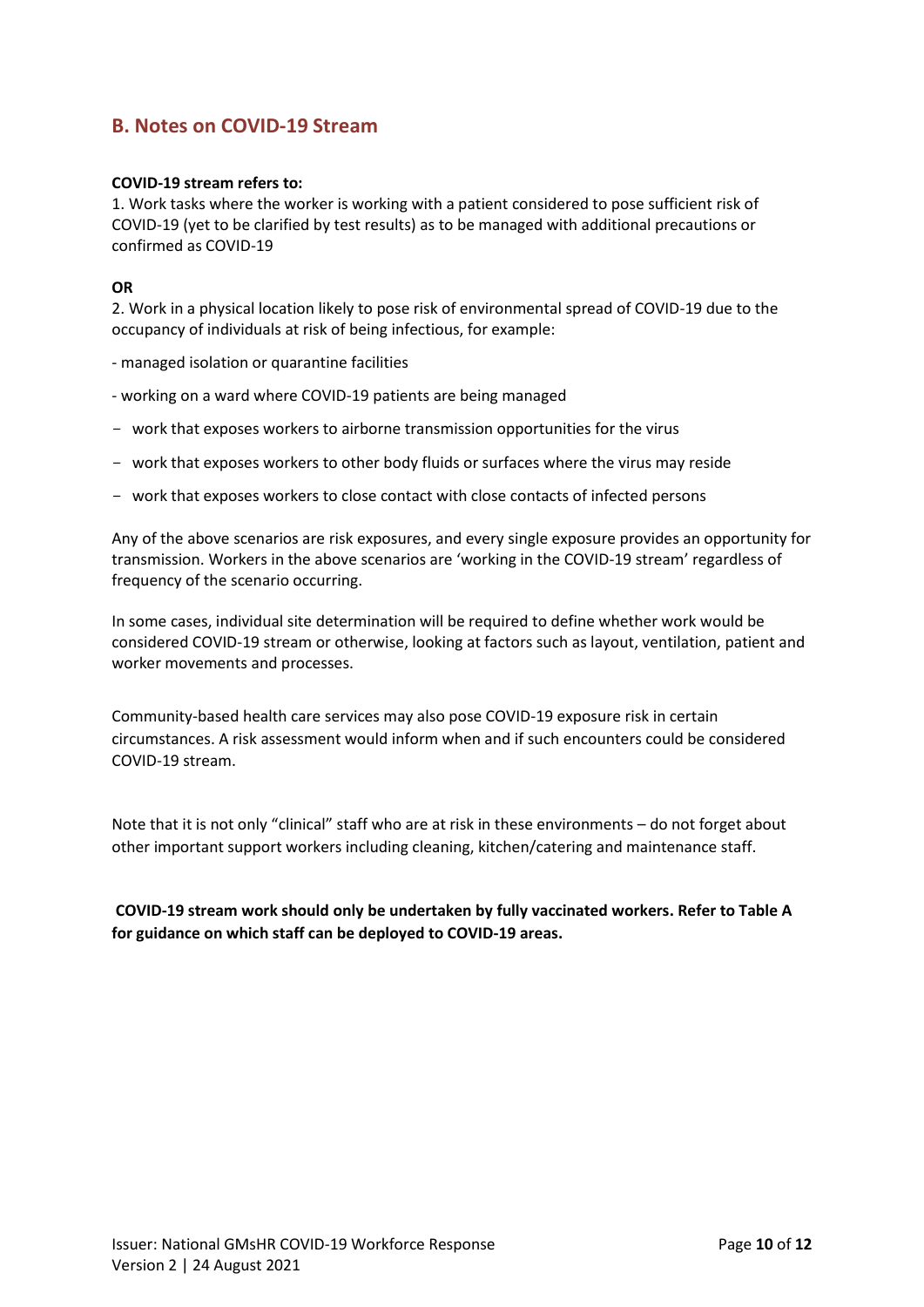#### <span id="page-10-0"></span>**C. Notes on Non-COVID-19 Stream clinical areas**

There is variation from DHB to DHB and even between different facilities within the same DHB (e.g. large hospital versus rural hospital) with regards exactly how patients are handled according to COVID-19 risk. As the prevalence of community spread of COVID-19 increases, there will be a commensurate increase in the risk of being exposed to COVID-19 in non-COVID-19 stream areas, either from patients or from colleagues. In general however, the risk should be lower than in COVID-19 stream. Some categories of vulnerable staff who may not be considered fit to work in COVID-19 stream can be reassigned to non COVID-19 stream tasks in line with Table A and Table B.

#### <span id="page-10-1"></span>**D. Notes on Non-Clinical Work in shared spaces e.g. offices**

With non-clinical work the significant risk of being in close contact with ill patients is absent. This allows much more confidence in these work environments being safe However, the new COVID-19 variants have shown much greater ability to spread via aerosol route so there remains risk of transmission in a common workspace. The previous "reassurance" thought to exist with adequate physical distancing is now less reassuring. For that reason, mask wearing in shared spaces is sensible and up to date advice should be followed. It is also a very important protective step for this workgroup that staff who are unwell do not come into the workplace and get tested if symptomatic.

Examples of this type of work include:

- Work in large kitchens/ stores/ offices /laboratories with many others where social distancing cannot be maintained
- Work where regular contact with the general public occurs [healthy members of the public rather than patients] where social distancing cannot be easily maintained

See Table A and Table B for advice on staff deployment in these areas.

#### <span id="page-10-2"></span>**E. Notes on Non-clinical work where good physical distancing can be maintained and limited number of face to face contacts**

Previously, good social distancing was defined as a physical distance such as 2m separation which provided sufficient confidence against transmission. With the new variants such as Delta it is necessary to consider not only physical distancing but also room size, number of occupants, ventilation, duration of contact. Usual precautions should be followed including mask use and handwashing. It is also a very important protective step for this workgroup that staff who are unwell do not come into the workplace and get tested if symptomatic.

Examples of this type of work include:

- Work where regular contact with the general public occurs [healthy members of the public rather than patients] where social distancing can be maintained, or physical barriers are in place e.g. some reception areas
- Work in an open plan office/ common work area where good social distancing can be maintained
- Working in an area where relatively isolated from colleagues or members of the public, but not necessarily in an individual room/office
- Working in a single office/ work area with closed door [possibly on a revolving arrangement with co-workers]